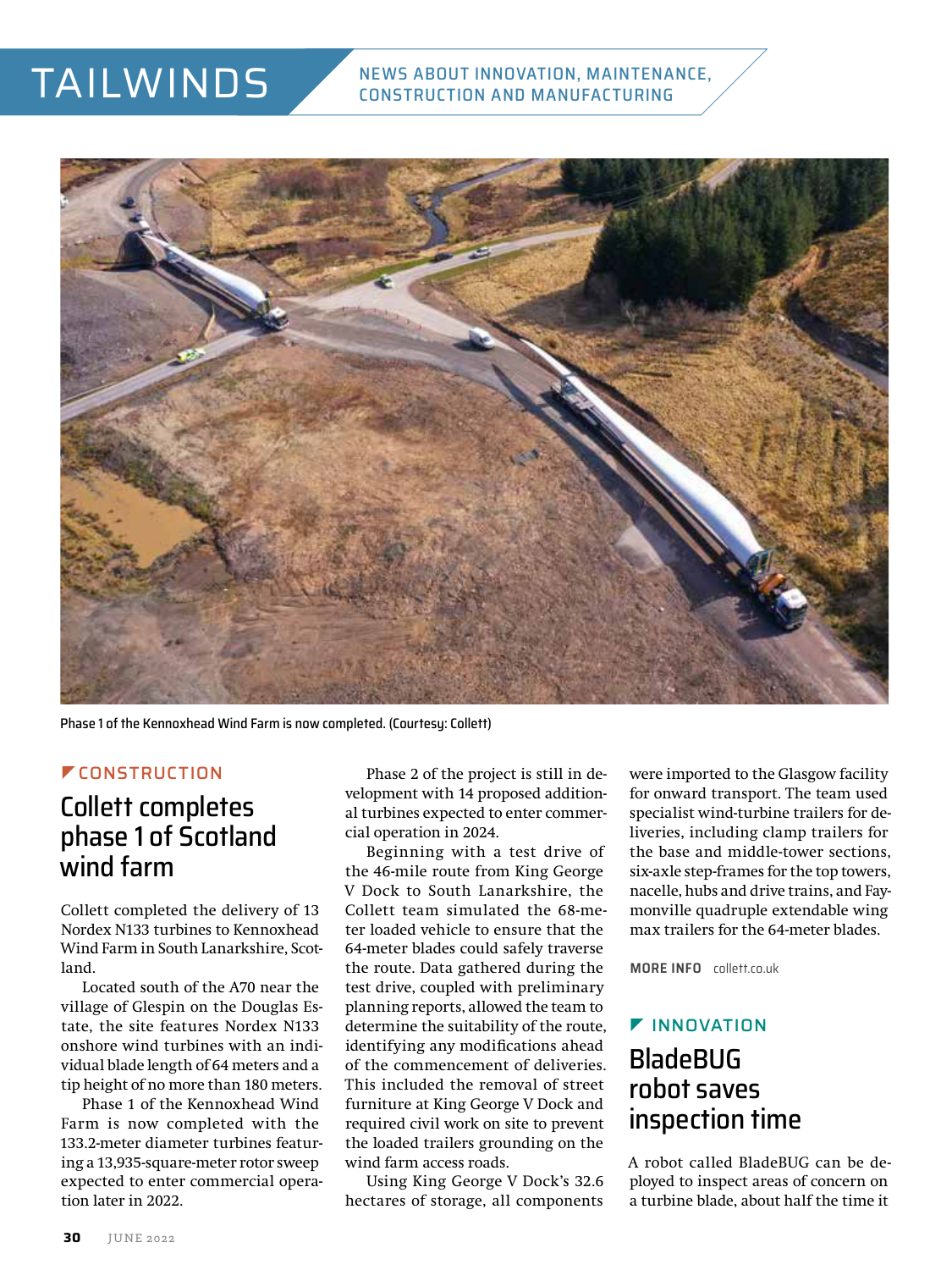

The processes required to rig and operate the BladeBUG can be managed by operations technicians with basic GWO Working at Height training. (Courtesy: BladeBug )

would take to deploy a human rope-access technician.

Rope-access techs traditionally have the job of inspection and repair on wind-turbine blades. However, prep time for a team is more than an hour, and the costly teams must manage safety risks at great height and sometimes in harsh weather.

"We designed the BladeBUG to reduce costly turbine shutdowns for our wind-energy clients. As the U.K. focuses its energy supply on renewable sources such as wind farms, it is imperative these projects operate as efficiently as possible," said Chris Cieslak, BladeBug director and founder. "Once our team has arrived on site, unloaded the BladeBUG, and carried

out our safety checks, the robot will be attached to a blade and carrying out inspections in a little over half an hour. While vacuumed onto a turbine blade, the BladeBUG is able to walk around to any areas of interest."

For onshore turbines, a ground-up approach for deployment is used. The robot is attached at ground level to a rope lowered by a technician from the top of the turbine, then hoisted into place to inspect the blade. One end of the rope is attached to a power descender on the ground, then goes up to the top to a pulley and back down to the robot. A top-down approach to deployment works best for offshore turbines.

The processes required to rig and

#### Machinists Inc. From single parts to complete manufacturing systems

**MI cuts gears to 250 inches in diameter and grinds gears to 102 inches in diameter.**

**MI provides full service gearbox repair & testing for dependable overhaul and enhancement of gear drives.**



800 / 244.4130

**[www.machinistsinc.com](http://www.machinistsinc.com)**

**MACHINISTS INC. ISO 9001 certified**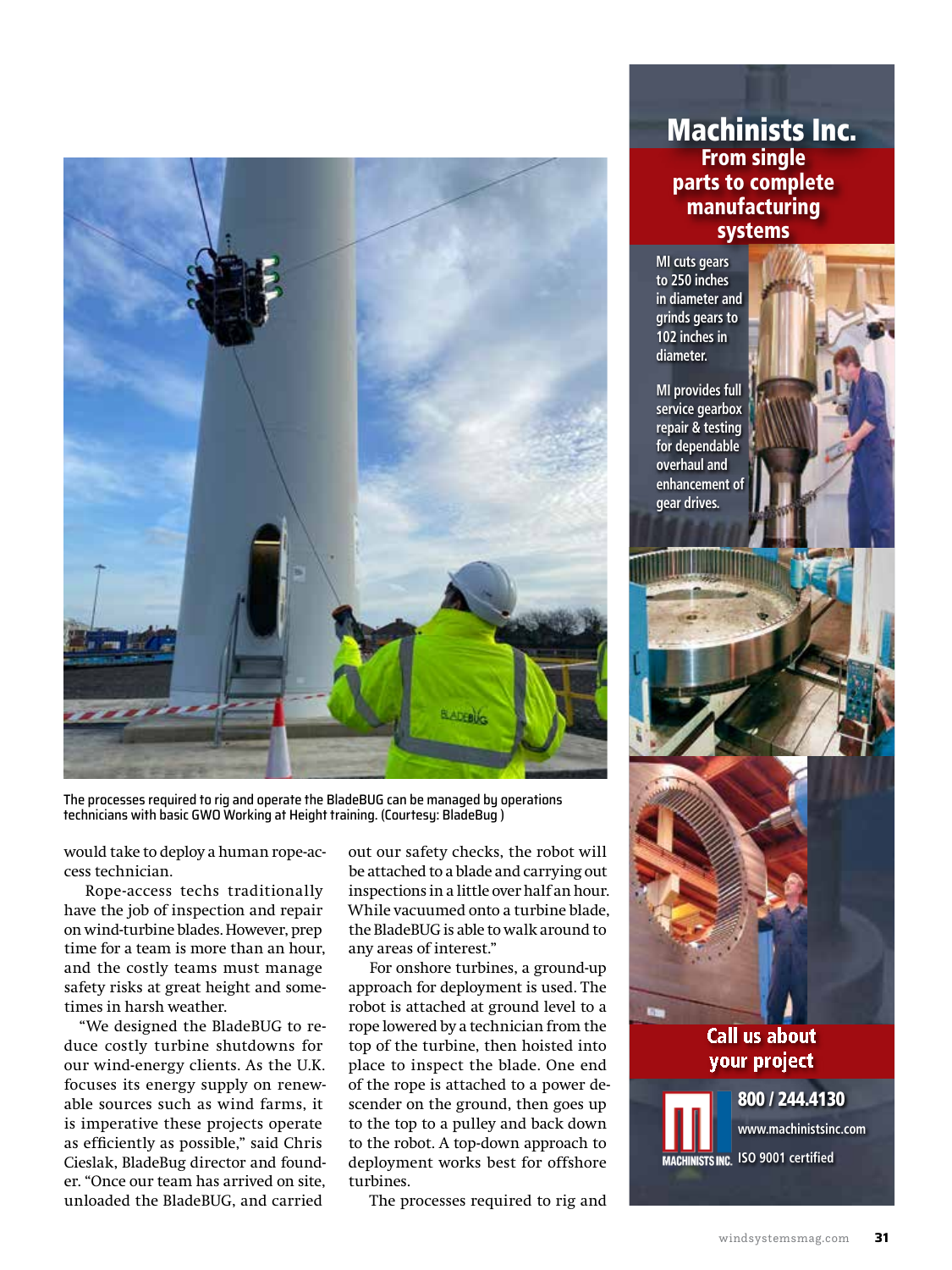#### TAILWINDS THE BUSINESS OF WIND

operate the BladeBUG can be managed by operations technicians with basic GWO Working at Height training. The technicians on the tag lines communicate via radios with those operating the power descender to hoist the robot to the correct part of the blade.

The latest round of testing was successfully carried out at the Offshore Renewable Energy (ORE) Catapult's National Renewable Energy Centre in Blyth.

"It has been a privilege to be a part of the BladeBUG journey and watch Chris and the team develop such a vital piece of technology for the industry," said Andrew Stormonth-Darling of ORE Catapult. "The BladeBUG continues to go from strength to strength, and this latest test in Blyth is another tick in the box for the future of innovative wind turbine inspections."

**MORE INFO** [www.bladebug.co.uk](http://www.bladebug.co.uk) 

#### **F** INNOVATION

### EverWind to begin green H2 production in Nova Scotia

EverWind Fuels LLC, a developer of green hydrogen and ammonia production, storage facilities, and transportation assets, will begin production of green hydrogen in 2025 in Point Tupper, Nova Scotia.

EverWind has acquired the NuStar storage terminal in Point Tupper and plans to expand and develop the Point Tupper site to be the location of a regional green hydrogen hub for eastern Canada, including new green hydrogen and ammonia production facilities. These facilities will create new clean-energy jobs and support Nova Scotia's carbon emissions reduction targets.

"As part of the clean-energy transition, we are proud to invest in Nova Scotia and support the province in unlocking the immense opportunity presented by green hydrogen," said Trent Vichie, CEO of EverWind Fuels.



With the Point Tupper Clean Energy Project, EverWind Fuels is embarking on a journey that will create Nova Scotia's first green hydrogen production facility and unlock the potential of Nova Scotia's green economy. (Courtesy: EverWind)

"The development of green hydrogen is an essential tool in the fight against climate change," Vichie said. "Expansion of the Point Tupper site will support significant economic development in the region that can attract billions of dollars in new investment, create new jobs, and help make Nova Scotia and Canada global leaders in this exciting industry."

By 2030, the project could reduce domestic and international carbon emissions by more than 4 million tons a year through the production of green hydrogen.

The Point Tupper site is positioned to produce green hydrogen as early as 2025, supported by existing in-place infrastructure. Point Tupper has an ice-free, deep-water port with 27-meter depth and two berths that can accommodate large vessels. The port is the deepest in Nova Scotia and the surrounding region.

The site has rail loading facilities and is adjacent to pipeline networks to support domestic and regional markets. Electricity transmission is available at the site as well as 7.7 million barrels of liquids storage and abun-

dant freshwater, which is adjacent to the site.

The site is operated by a 70-person team trained to protect the surrounding environment and deliver safe operations.

EverWind Fuels also intends to partner with offshore wind developers to expand production over time, which aligns with the joint announcement by the Canadian and Nova Scotia governments in April 2022 to expand the mandate of Nova Scotia's offshore energy regime to support the transition to a clean economy and to create sustainable jobs.

"Onshore facilities, like Point Tupper, will be key to unlocking this important industry, and we are excited to play our part," Vichie said. "We are confident that this is both the right place and the right time to pursue this development. Governments across Canada are embracing green hydrogen and green ammonia as key parts of Canada's clean-energy future and, with this investment, we are excited to support the development of a regional hydrogen hub in Eastern Canada."

EverWind Fuels is committed to en-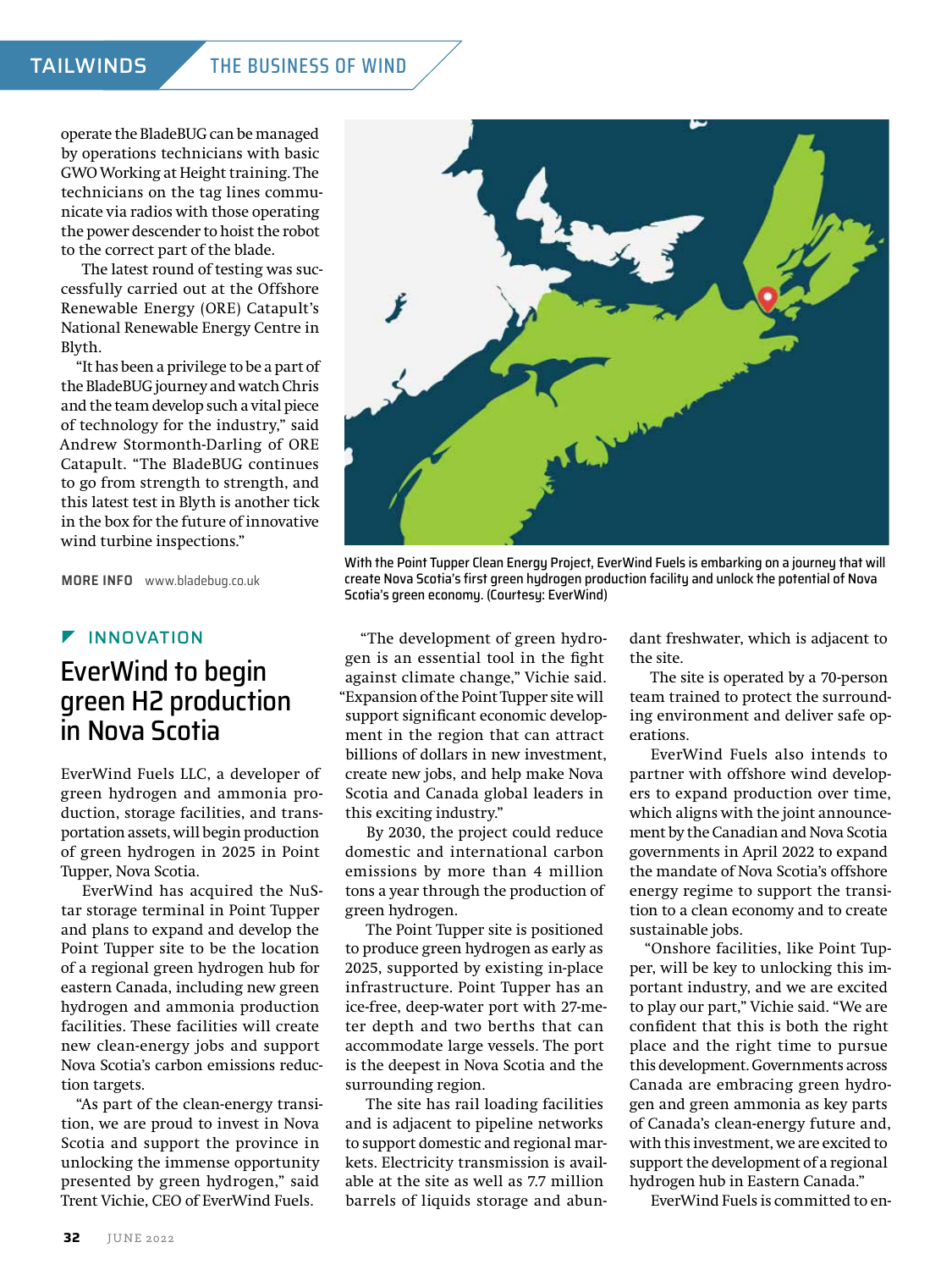

ZX TM is a nacelle-mounted Lidar that uses continuous wave technology to measure the full shear and veer wind profile of a wind turbine. (Courtesy: NRG Systems)

gagement with Indigenous and local communities, governments and local business, and planning organizations to ensure feedback is incorporated throughout the development of the project.

"We have been engaging with communities, businesses and local organizations, and governments at every level early on in this project because we know it is a critical part of the process," Vichie said. "We are working with Indigenous-owned consulting firms to ensure our engagement with Mi'kmaq communities and organizations is done thoughtfully and in the spirit of listening. This engagement and consultation activities will increase in the coming months."

**MORE INFO** [www.everwindfuels.com](http://www.everwindfuels.com) 

#### **FINNOVATION**

### NRG adds ZX TM Lidar to remote sensing portfolio

NRG Systems Inc., a designer and manufacturer of smart technologies for a range of wind, solar, and meteorological applications, has added ZX Lidars'

ZX TM to its remote sensing portfolio. NRG Systems has been selling and supporting ZX Lidars' industry-leading technology since 2019.

ZX TM is a nacelle-mounted Lidar that uses continuous wave technology to measure the full shear and veer wind profile across a turbine. The remote sensing device has been evaluated by DNV, a leading independent engineering firm, and UL, a global safety science leader, to support wind turbine power performance evaluations. This technology can also minimize measurement uncertainty via its availability and sampling rate. In addition to power performance testing, ZX TM is also suitable for nacelle transfer function calibration, including yaw alignment and wake detection. Working with DNV and UL, NRG Systems will provide ZX TM as part of a turnkey solution that includes installation, field support, and data management, with the option to calibrate using an IEC-compliant mast at UL's test site in the United States or DNV's test site in Janneby, Schleswig-Holstein, Germany.

 "NRG Systems is always working to push the boundaries in wind technology.," said Gregory Erdmann, NRG Vice-President, Global Sales. "We have been doing it for 40 years, and we are very selective in which technology we



## **Blade bearings got you down?**

### **Call Malloy to get replacement bearings quickly.**



- **PITCH ON THE SAFE SIDE •** Solve failures at the root cause
- **•** Reduced torque requirement







**800-366-3693 [Wind@MalloyElectric.com](mailto:Wind@MalloyElectric.com?subject=Referred by Wind Systems) [MalloyWind.com](http://malloywind.com)**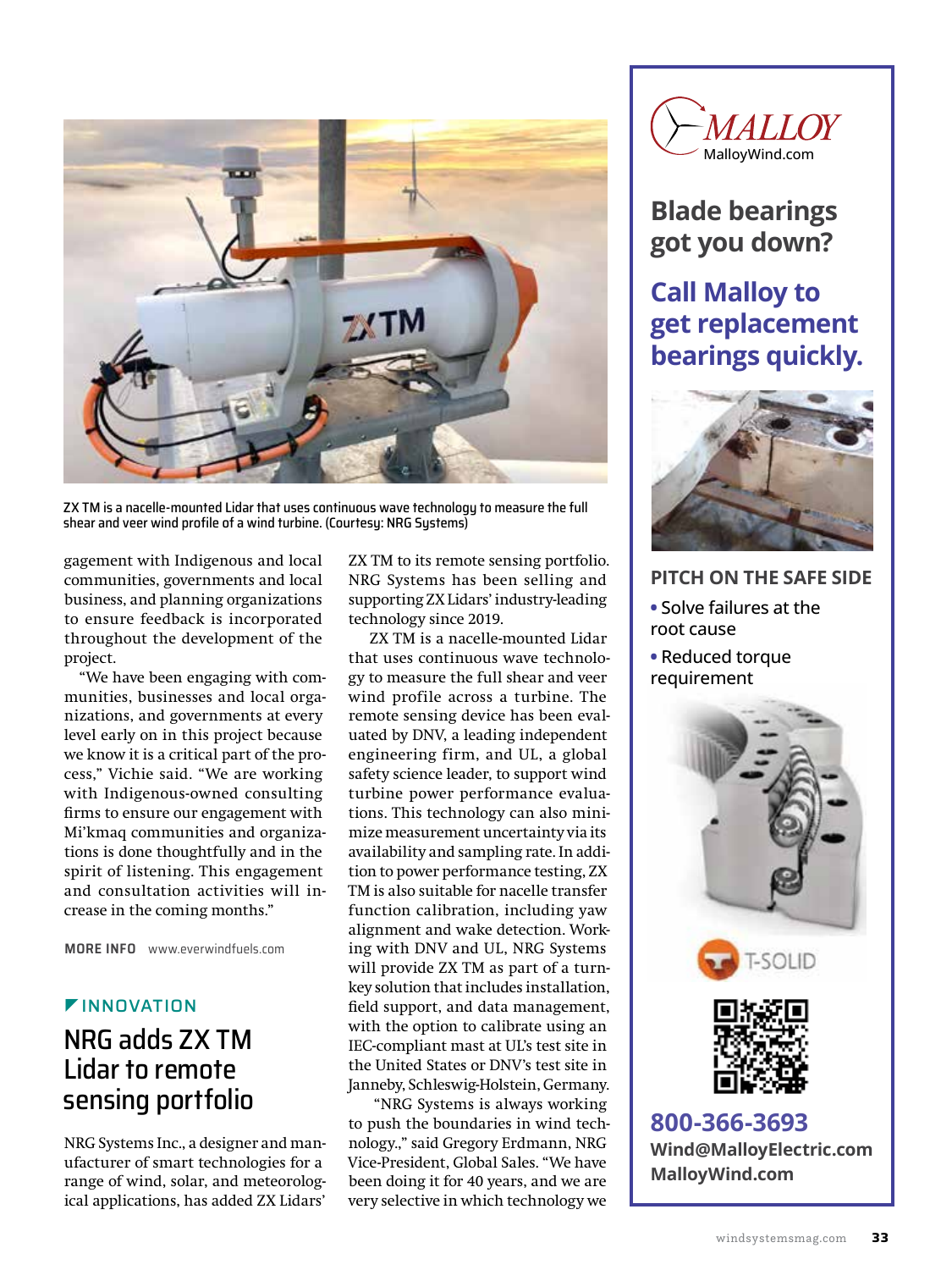

With achieving this first step in the certification process, DNV considers the BRUNEL concept feasible for further development. (Courtesy: Fred. Olsen 1848)

develop or partner with to offer the best possible solution. As the wind industry continues to evolve, that means providing cutting-edge technologies to optimize each stage of development and operation. We are excited to be broadening our relationship with ZX Lidars as well as building on our decade-long remote sensing experience by adding ZX TM to our turnkey wind measurement solutions."

In addition to ZX TM, NRG Systems offers the ZX 300 onshore vertical profiler as well as ZX 300M for near-shore or platform-based offshore applications. The product portfolio is further supported by the ZX North American Service Center operated by NRG Systems.

"Our team installed the first nacelle-mounted Lidar in 2003," said Ian Locker, ZX Lidars managing director. "Today, we support clients globally with operational wind-farm measurements, understanding what wind turbines actually see once constructed. Combining the unique measurements of ZX TM with the customer support, care, and attention from NRG Systems is a great partnership. Approved for use by DNV and UL, clients can be confident in their choice of Lidar and are in great hands, in-country, with NRG Systems."

**MORE INFO** [www.nrgsystems.com](http://www.nrgsystems.com)

#### **FINNOVATION**

### DNV certifies floating turbine concept

DNV, the independent energy expert and assurance provider, has provided Fred. Olsen 1848 with a Statement of Feasibility (similar to an Approval in Principle) for the floating wind turbine concept, BRUNEL. By achieving this first step in the certification process, DNV considers the BRUNEL concept feasible for further development.

BRUNEL is a floating wind turbine support structure designed to support a 15-MW wind turbine. The substructure is a column-stabilized unit with three columns connected by submerged horizontal pontoons. The rotor-nacelle assembly (RNA) is supported by two inclined towers meeting at a distance below the nacelle interface. The structure will be a single point mooring through a turret in order to weather vane.

"We are happy to see the announcement by the Norwegian government on May 11, 2022, to develop 30 GW of offshore wind capacity by 2040," said Kim Sandgaard-Mørk, executive vice president for Renewables Certification at DNV. "To achieve this growth in a

safe, reliable, and sustainable manner, Norwegian wind-energy projects need access to robust and trusted risk management measures such as certification. Mitigating risks via certification is particularly valuable for floating offshore wind projects in securing project finance and demonstrating operational application."

"As countries seek to reduce their  $\mathrm{CO}_2$  emissions in the race to meet net-zero targets and decarbonize their energy systems, interest in floating wind projects is beginning to grow across the globe, and Norway continues to be a leader in this field as we expect further calls for tenders later this year," said Sille Grjotheim, director and country manager Norway for Renewables Certification at DNV. "In Norway, DNV's local certification team based in Hovik is expanding to support the country's advances in offshore wind."

"Achieving the Statement of Feasibility is an important first step for BRUNEL," said Anne Lene Haukanes Hopstad, DNV's project manager. "It was an interesting project to undertake, and we are looking forward to continued certification of BRUNEL in the next development phases. As designs and technologies develop, ensuring safety is paramount for floating offshore wind projects in securing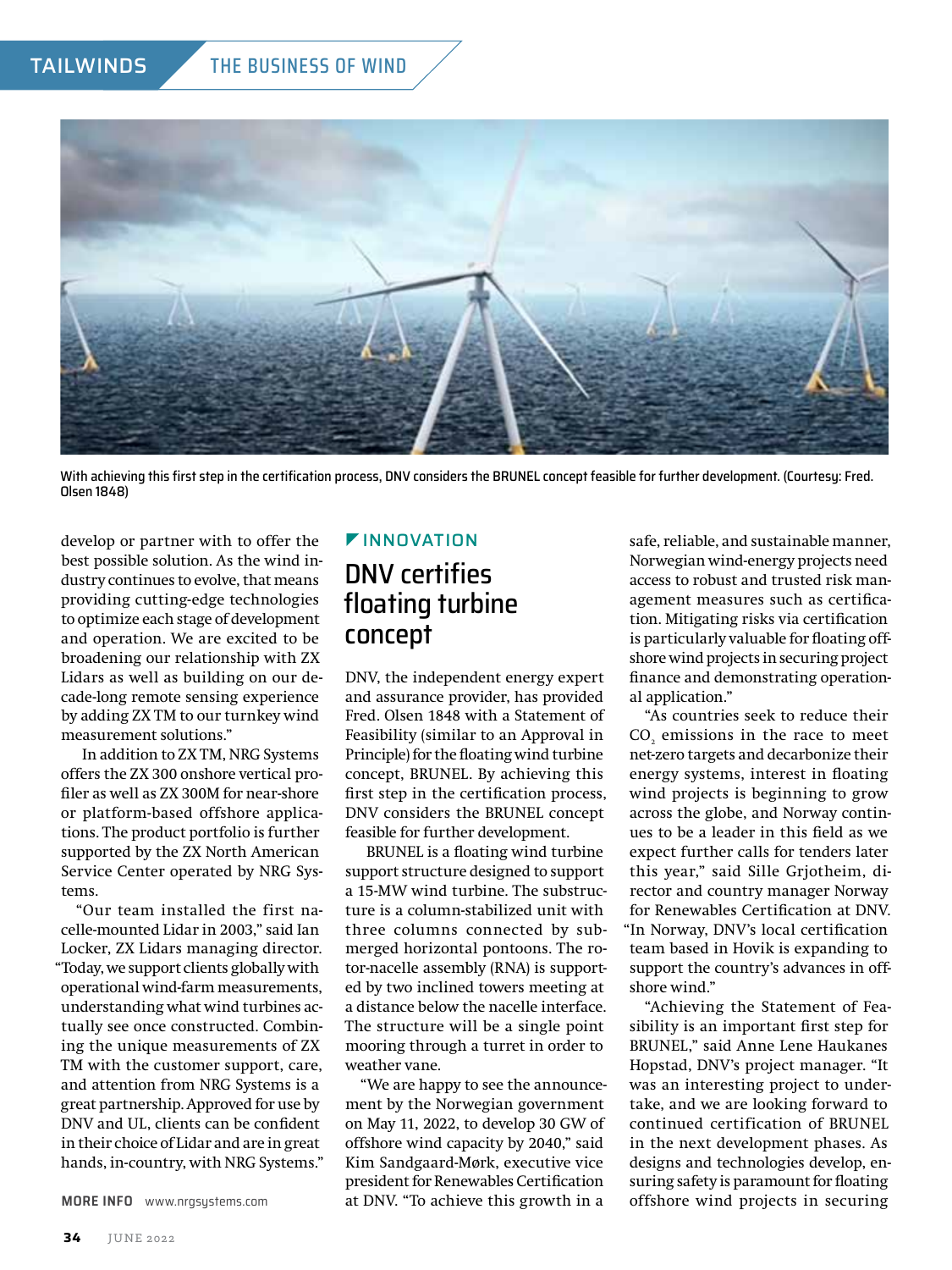project finance and demonstrating operational applications."

"The potential of floating offshore wind is immense," said Sofie Olsen Jebsen, Fred. Olsen 1848 chief executive officer. "To drive the industry forward, it is critical to unlock sustainable solutions with commercial viability and technical excellence. BRUNEL responds to these challenges, and by achieving a Statement of Feasibility from DNV an important milestone has been accomplished in our efforts to do our part to reduce LCOE and enable floating wind at large scale."

**MORE INFO** [www.dnv.com](http://www.dnv.com)

#### **MAINTENANCE**

### Snap-on reaction arms improve torque access

Torque multipliers are essential when high torque is needed in heavy-duty applications including power generation, oil and natural gas, railroad, and other critical industries. Snap-on Industrial offers a wide range of reaction arms, a key component of successful torque multiplier application.

Reaction arms improve torque access for applications involving heavy duty fleet maintenance, structural bolting, flange bolting, wind-turbine erection, and general maintenance.

Reaction arms direct all torque forces back to the adjacent fasteners or structure, eliminating unintentional rotation of the torque multiplier during operation.

Popular styles of reaction arms include:

] **Straight reaction:** 11.8-inch length; light-weight reaction; reduces tool weight.

] **Straight reaction with peg :** 1.8-inch length, 3 offset inches; lightweight reaction; reduces tool weight.

] **Double-sided reaction fixture:** 7.9-inch length; light-weight reaction; reduces tool weight.



Snap-on Industrial offers a wide range of reaction arms, a key component of successful torque multiplier application. (Courtesy: Snap-on Industrial)

] **Short reaction foot:** 2.55-inch length, 3 offset inches; light-weight reaction; reduces tool weight.

] **Reaction adaptor:** Light-weight reaction; reduces tool weight.

 Custom-built reaction arms and sets can also be designed for customers' exact torque application.

 **MORE INFO** [b2b.snapon.com/reactionarms](http://b2b.snapon.com/reactionsarms)

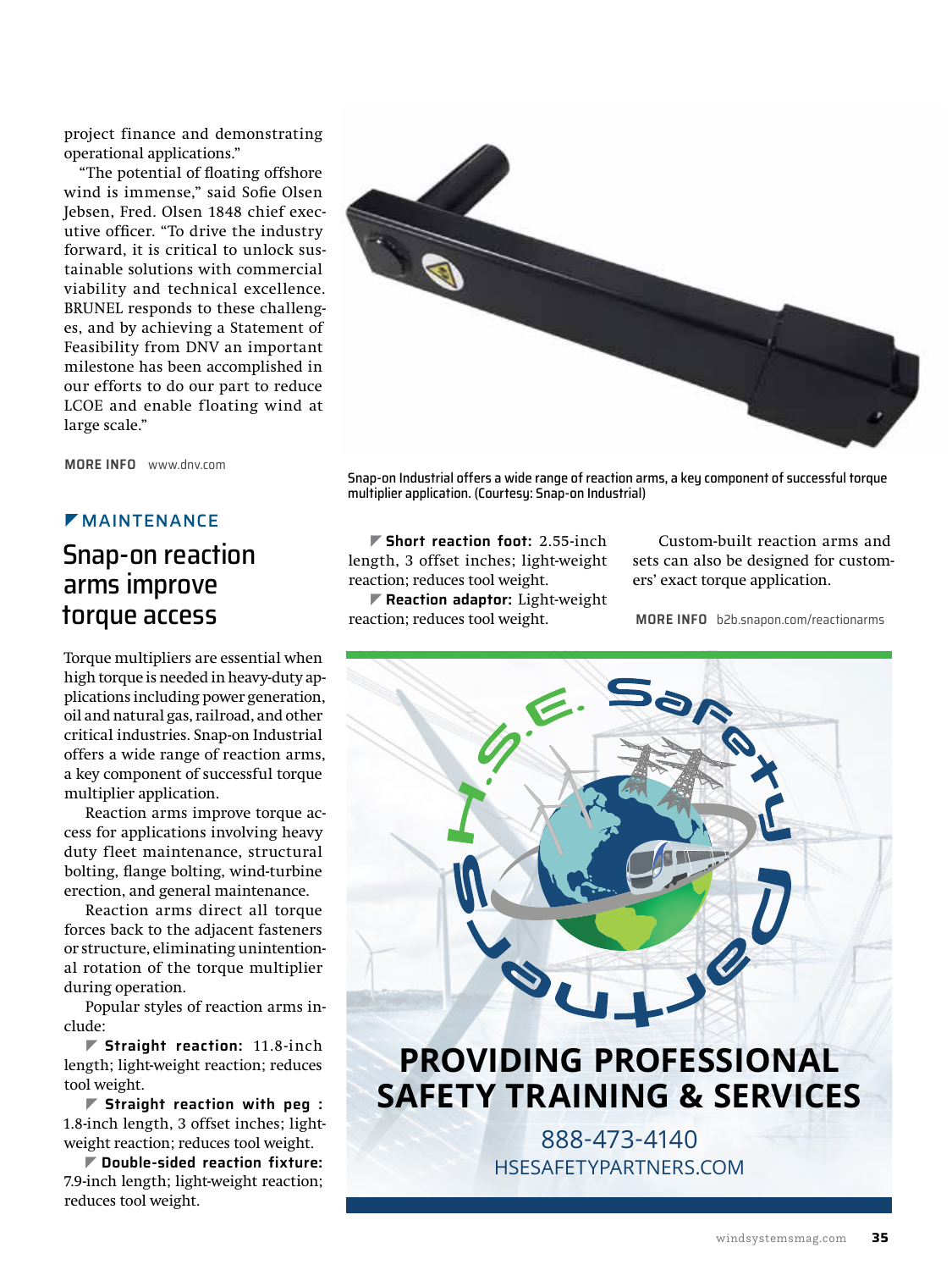#### TAILWINDS THE BUSINESS OF WIND



PSI repairs wind-turbine equipment such as Ingeteam controllers. (Courtesy: PSI Repair Services)

#### **MAINTENANCE**

### PSI Repair reaches 60,000 repaired parts milestone

PSI Repair Services, Inc., a subsidiary of Phillips Service Industries and an independent service provider to the wind-energy industry, recently announced that it surpassed 60,000 repaired wind-turbine parts for the wind-energy market.

 "For over a decade, the largest wind farms in North America have relied on PSI to fix their critical turbine parts," said Mike Fitzpatrick, general manager of PSI Repair Services, Inc. "Simply put, nobody can match PSI's comprehensive repair and engineering services or our highly skilled technicians."

PSI offers component repair and engineering services for GE, Vestas, Gamesa, Siemens, RePower, Acciona, Suzlon, Nordex, Mitsubishi, and Clipper wind turbines. PSI covers the critical electronic, hydraulic, and precision mechanical components that drive the turbines' pitch and

yaw systems and down-tower electronics. Commonly repaired components include printed circuit boards, pitch drive systems, inverters, IGBTs, PLCs, VRCC units, AEBIs, proportional valves, hydraulic pumps, pitch and yaw motors, encoders, slip rings, transducers, yaw modules, 3-phase bridge rectifiers, blade bearing automatic grease dispensers, active crowbars, line reactors, oil level sensors, battery chargers, cold climate converters, anemometers, and more.

 PSI's engineering services include custom tests, root cause analysis, product upgrades, remanufacturing, and new product manufacturing services. The test program uses diagnostic equipment, allowing PSI to detect hard part failures, as well as parts degraded due to stress, right down to the microchip level. The root-cause analysis service allows PSI to get a view into a customer's production environment to identify all the elements connected to recurring problems so the appropriate corrective actions eliminate the problem. The product upgrade service allows PSI to improve upon legacy design with newer, more

reliable technology. PSI's remanufacturing services are available for obsolete and unsalvageable parts, such as circuit boards and power supplies. Finally, the new product manufacturing service is available for customers who need a cost-effective option to produce a small run of unique legacy parts or components.

**MORE INFO** [psi-repair.com](http://psi-repair.com)

### **MAINTENANCE**

### CrewSmart names new commercial director

CrewSmart, the end-to-end management system for maritime operations, recently hired Anna Saunders to support the global rollout of its software platform to maritime businesses. Saunders joins from offshore energy support vessel (OESV) operator Seacat Services, where she led the company's crew management team.

"CrewSmart transformed Seacat's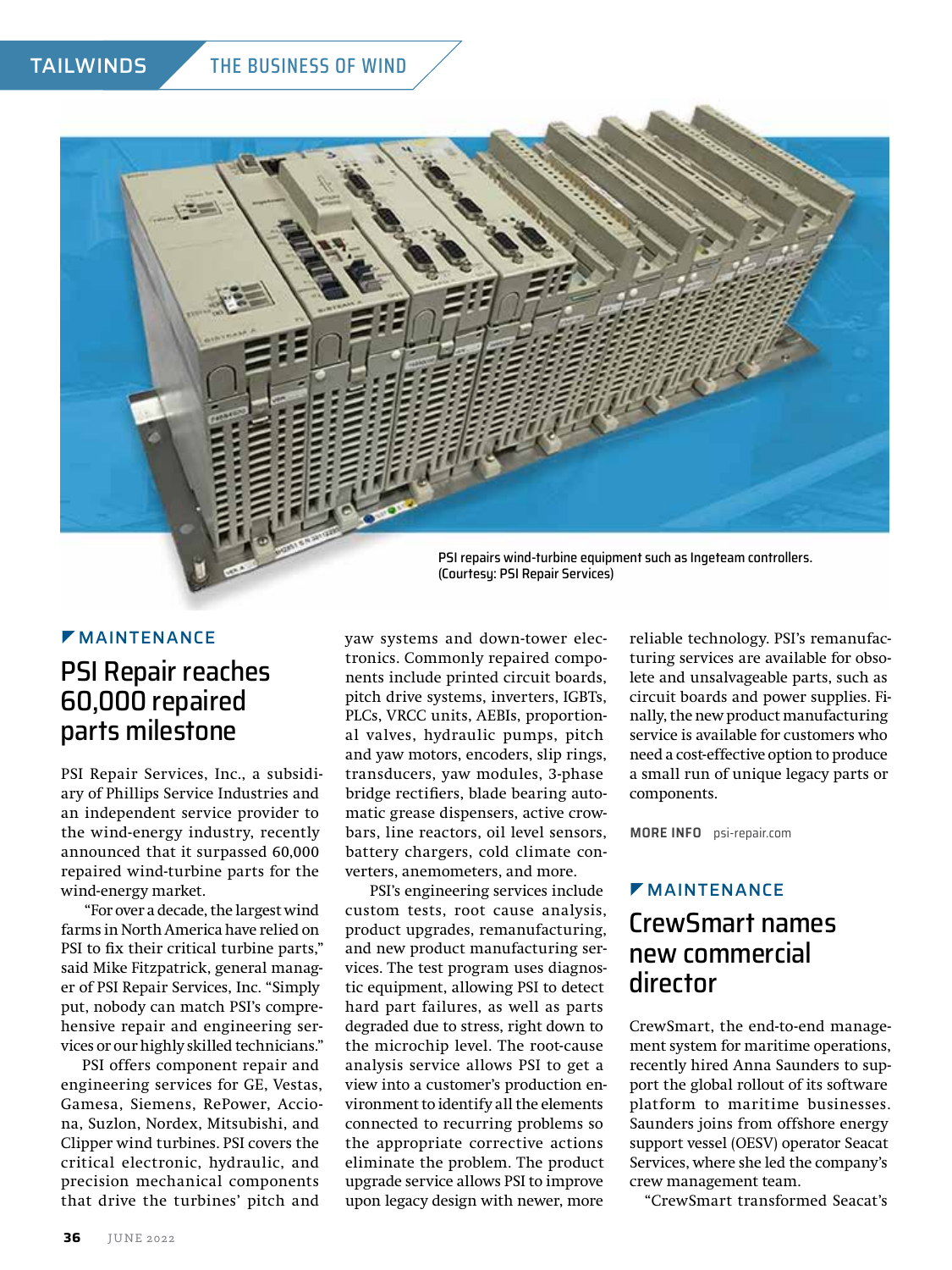crew and fleet management into a highly efficient, simplified system, led by state-of-the-art cloud technology," Saunders said. "It's now time to build upon the company's successes and deliver this product to the global market. Our senior team is ready to show maritime operators that keeping up with complex regulatory and certification requirements doesn't have to be a burden."

The new commercial director will work alongside CrewSmart's founder and technical director Christian Adams as the company seeks to increase deployment of its proven software.

Providing integrated support for personnel, operational, commercial, and financial management requirements, CrewSmart is now an established platform across the European, U.S., and Asian markets chosen for its efficiency and technological simplicity. The system is now employed by operators across sectors, including maritime security, workboat, oil and



Anna Saunders is the new commercial director at CrewSmart. (Courtesy: CrewSmart)

gas, wind-farm support, subsea survey, and shipping.

Having spent time leading Seacat's crew management team, where CrewSmart supports the team's operations, Saunders understands the effect that cloud solutions can have on certification and maintenance compliance, work scheduling, and operational safety. CrewSmart's senior team is now bolstered by in-house expertise that understands the complexity and requirements of managing modern maritime operations.

"Crew and fleet managers need to be on the top of their game to mitigate the growing compliance risks associated with modern maritime operations," said Christian Adams, CrewSmart's founder and technical director. "Over the past few years, we've refined CrewSmart into an effective and simple tool that's successfully been deployed across different sectors and regulatory zones. With Anna onboard, we're in a strong position to build on our successes and help a wider pool of global industry players up their game when it comes to compliant, effective maritime operations."

**MORE INFO** [www.crewsmart.co.uk](http://www.crewsmart.co.uk)

# **YOUR SOURCE FOR WIND ENERGY NEWS**

**For 10 years, Wind Systems magazine has been a leading authority on the wind-energy industry and its place in the world as a stable and sustainable source of renewable, clean energy.** 

Each issue, Wind Systems offers the wind industry workforce timely, valuable information from key segment players in order to increase its readers' knowledge of the wind industry's positive future.

On windsystemsmag.com, we have paired our vast archives with the latest web technologies to develop the most efficient, streamlined, user-friendly web experience in the wind-energy industry.

Best of all, it's free to you. All you need to do is subscribe.

#### **SUBSCRIBE FOR FREE**

[www.windsystemsmag.com](http://www.windsystemsmag.com)